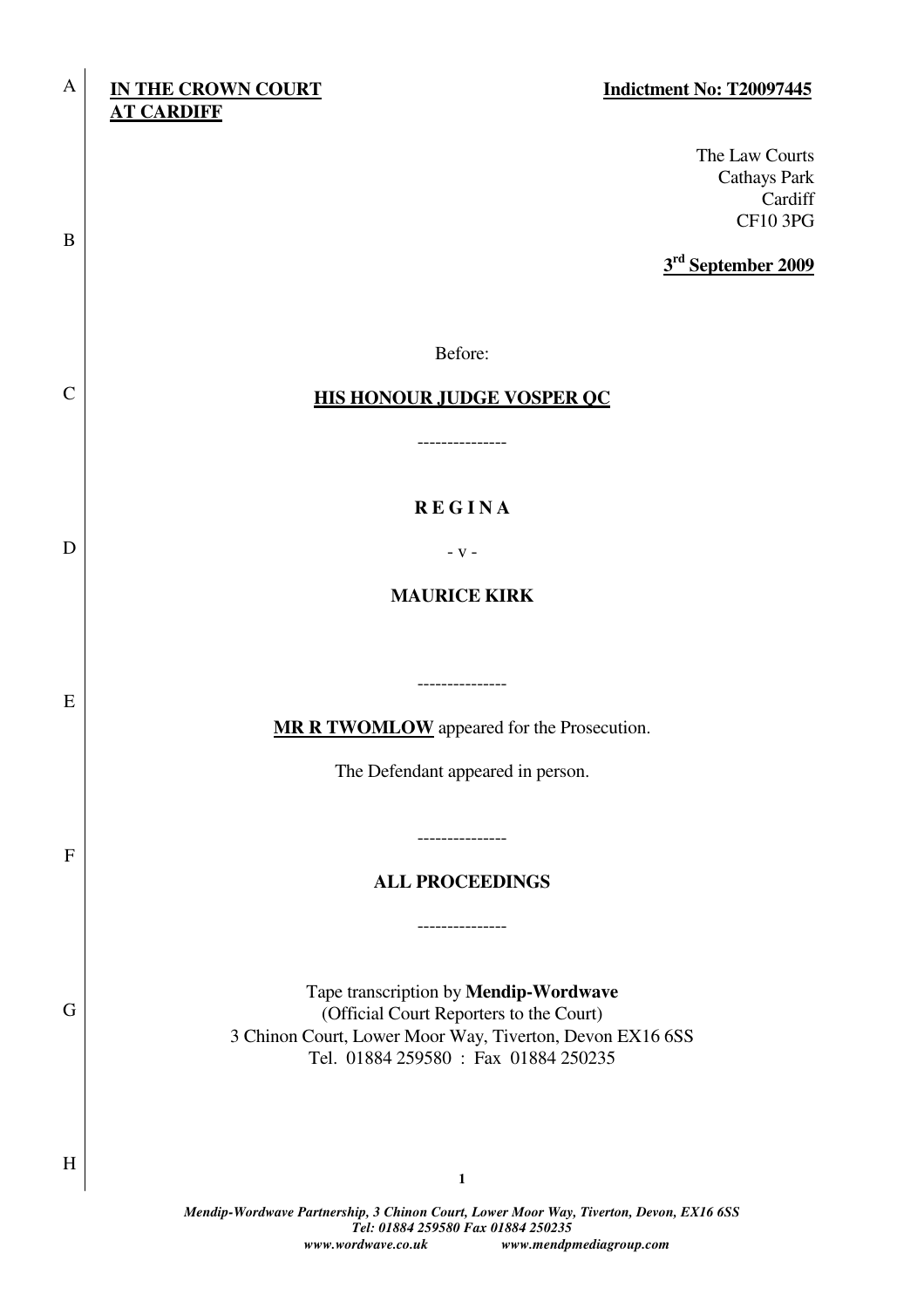**3 rd September 2009**

**(11.26am)** 

**JUDGE VOSPER:** The next case is the case of Mr Kirk. Mr Twomlow, you prosecute?

**MR TWOMLOW:** Yes.

**JUDGE VOSPER:** Is Mr Kirk represented?

**MR TWOMLOW:** I do not think he is but I do not know.

**JUDGE VOSPER:** Well, there is no indication that he is. I was given this morning, just as I

came in to start the list, a report that has been prepared upon Mr Kirk.

**MR TWOMLOW:** I have not seen that.

**JUDGE VOSPER:** Well, I have not read it either.

**MR TWOMLOW:** Your Honour, can I also give you – is your Honour going to adjourn?

**JUDGE VOSPER:** I was going to rise for a minute just to read.

**MR TWOMLOW:** Can I give you a copy of a case summary which I have completed for, I hope, the assistance of the court and of Mr Kirk, who is not represented.

**JUDGE VOSPER:** Thank you. That is very helpful.

**MR TWOMLOW:** Mr Kirk has not yet had that, obviously, but I have got a copy for him this morning.

**JUDGE VOSPER:** Is he being brought to court this morning, do we know? He is here. Right.

**MR TWOMLOW:** He is currently under a Section 35 Order at The Caswell Clinic.

**JUDGE VOSPER:** I have got two documents here. I just want to check they are not copies of the same document. It looks like they may be. Yes.

G **MR TWOMLOW:** Your Honour, I do not know if it would assist if Mr Kirk were to be brought to court while your Honour has adjourned.

**JUDGE VOSPER:** That would assist.

**2**

A

B

C

D

E

F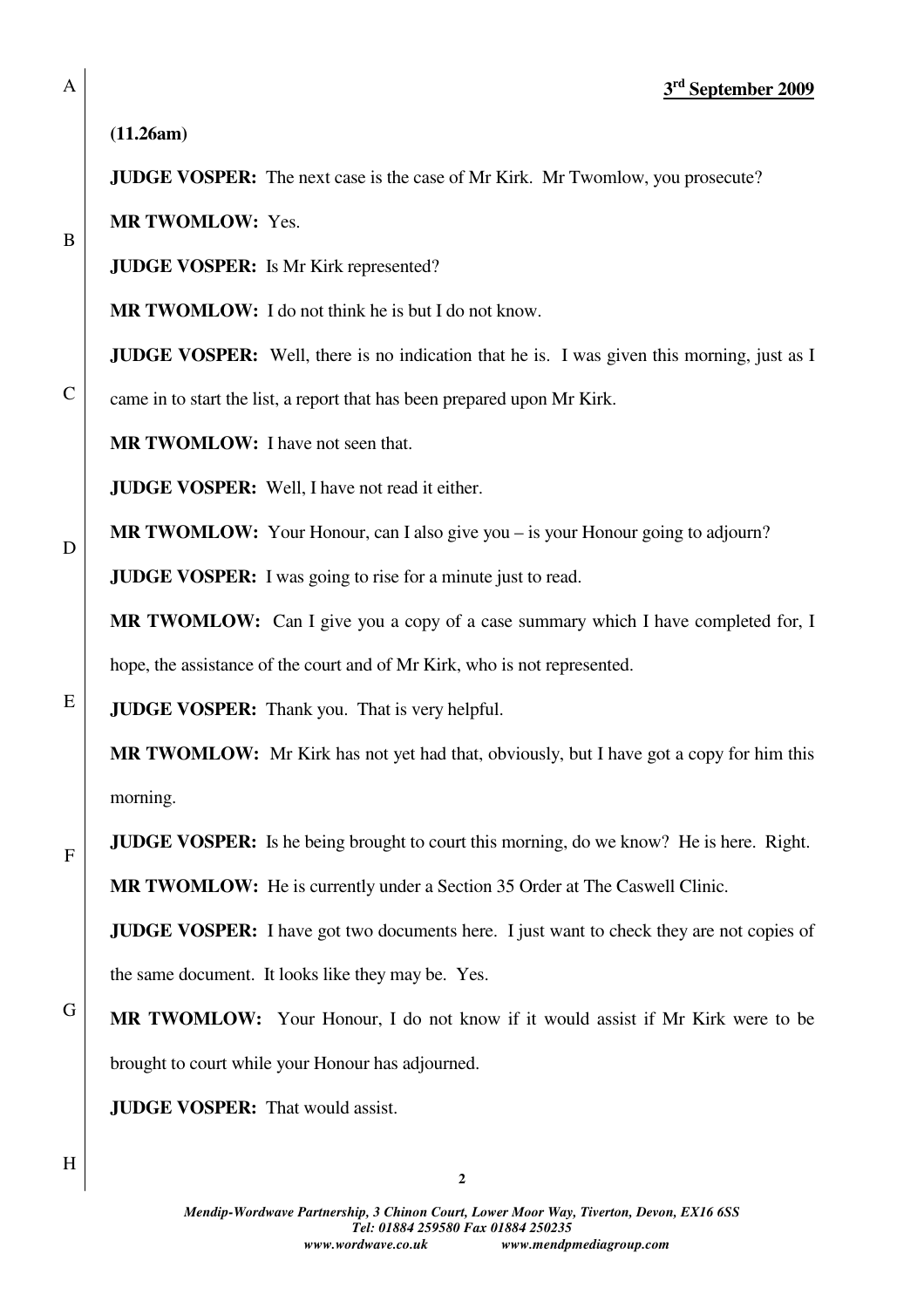**MR TWOMLOW:** I could then give him a copy of the case summary and he would have a chance to read it before the case begins, which may be of assistance.

**JUDGE VOSPER:** Yes, that would assist. It just occurs to me, you do not have a copy of the report, the psychiatric report and it would not automatically go to the crown, would it? Plainly, I would have no objection to you looking at it but that ought to be clarified with Mr Kirk, I suppose.

**MR TWOMLOW:** Yes, I think.

A

B

C

D

E

F

H

**JUDGE VOSPER:** Rather than my handing it to you in the interim.

**MR TWOMLOW:** Yes, it should.

**JUDGE VOSPER:** What I will do then, if I may, is simply rise to read this report, I will not take very long, and read your case summary and Mr Kirk can be brought up to court in the meantime.

## **(Short adjournment 11.29am – 11.49am)**

THE CLERK: Case for plea and case management hearing. Are you Maurice Kirk?

**MR KIRK:** Sorry?

THE CLERK: Are you Maurice Kirk?

**MR KIRK:** Could I---

THE CLERK: Are you Maurice Kirk?

**JUDGE VOSPER:** Is your name Maurice Kirk?

**MR KIRK:** I've been brought here because there's a case ...

**JUDGE VOSPER:** Sit down Mr Kirk. Yes, Mr Twomlow.

G **MR TWOMLOW:** Your Honour, this case appears in the list today for plea and case management hearing, the papers in the case having been served in August. It may be listed as well, I think, for a bail application to be made. That is what is suggested by the list.

**JUDGE VOSPER:** Yes.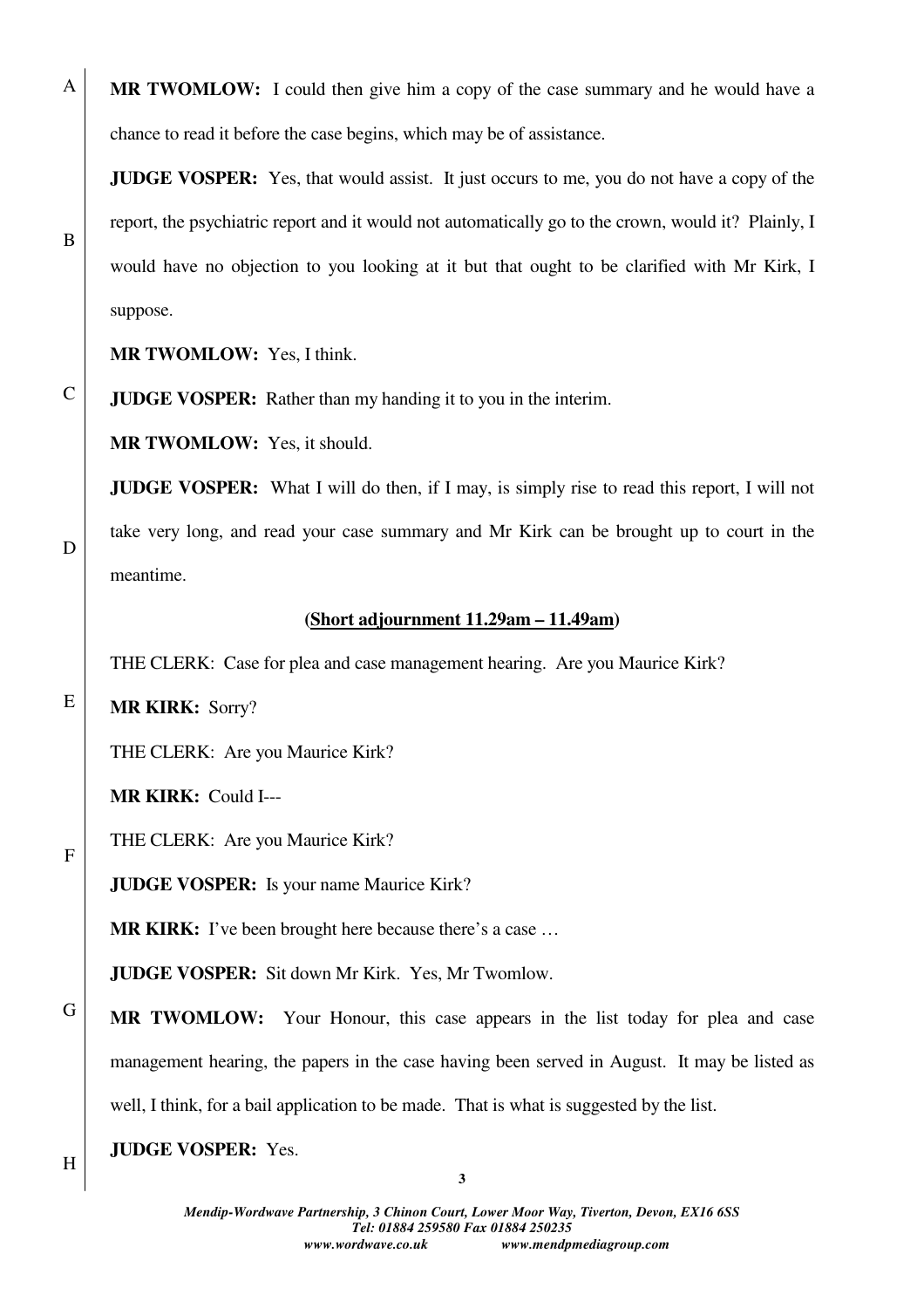**MR KIRK:** Excuse me, I can't hear very well. Could I sit a little nearer, please? **JUDGE VOSPER:** Yes, if you wish. Where do you want to sit?

**MR KIRK:** Just there.

A

B

C

D

E

F

**JUDGE VOSPER:** Is there a dock officer who can bring him forward? Yes.

## **(Mr KIRK sits in counsel's row)**

**MR KIRK:** Thank you, your Honour.

**JUDGE VOSPER:** Right. Please sit down. Yes?

**MR TWOMLOW:** I will start again. The case was listed for plea and case management hearing today.

**MR KIRK:** Could I have a pen and paper, please?

**JUDGE VOSPER:** I do not have a spare one, I am afraid, if someone can help you. Yes.

**MR TWOMLOW:** It is also the return date in respect of a Section 35 Mental Health Act Order that was made on the last occasion in respect of Mr Kirk, since when he has been at The Caswell Clinic and I understand there may be a bail application today. That is something I have simply divined from the court list.

**JUDGE VOSPER:** Yes. Now, you have prepared a summary.

**MR TWOMLOW:** I have prepared a case summary, your Honour, which I handed in to the court earlier on and which I was able to hand to Mr Kirk before the hearing. He indicated that he thought he should have been or might have been served with it earlier on. In fact, it was only prepared yesterday because I had not come into possession of all the statements in the case until the day before yesterday. So Mr Kirk has been served with that, really, as soon as has been practicably possible.

G

**JUDGE VOSPER:** Right. Yes, thank you.

**MR TWOMLOW:** Your Honour, I do not know how your Honour wishes to proceed, so far as this hearing is concerned.

H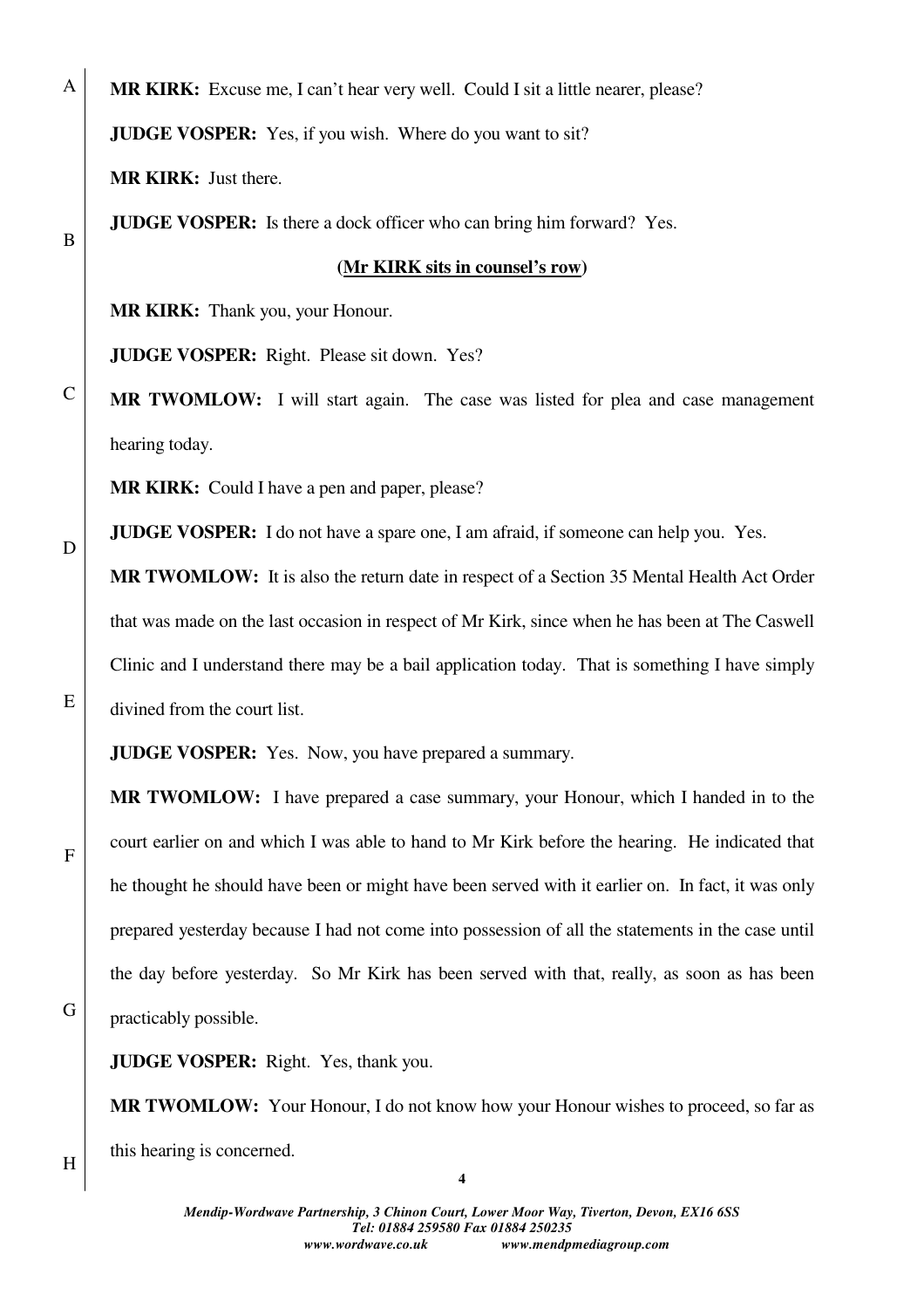A **JUDGE VOSPER:** Well, first of all I am just going to find out what the position is under Section 35.

**MR TWOMLOW:** Yes.

B

C

D

E

F

**JUDGE VOSPER:** Which is at paragraph, page 958, I think.

**MR KIRK:** I do not wish to interrupt but could I seek an adjournment?

**JUDGE VOSPER:** Sit down for a moment, Mr Kirk, while I just read the Section that the other Judge made the Order under.

**MR TWOMLOW:** Does your Honour have the Section?

**JUDGE VOSPER:** I do, yes. Mr Kirk, you wanted to ask for an adjournment?

**MR KIRK:** Your Honour, I've just heard that there is a bail application. Is that for me or for the prison or for the hospital?

**JUDGE VOSPER:** Well, I think it has been listed on the assumption that you wanted to make a bail application. Is that wrong?

**MR KIRK:** I was told that I had to give notice of at least 24 hours.

**JUDGE VOSPER:** You should give notice, yes. I have not seen any notice from you.

**MR KIRK:** I don't think I have either.

**JUDGE VOSPER:** No.

**MR KIRK:** So I think I'm entitled to know whose idea it is.

**JUDGE VOSPER:** Well, I do not know.

**MR KIRK:** Could I ask somebody to inform the court, in the interests of justice?

**JUDGE VOSPER:** I think, in fact, the real reason this case has come back today is because

there has been an interim report from Dr Tegwyn Williams. You have seen that, have you?

**MR KIRK:** Of course not. I'm a mental patient and please, while now you've raised the subject, your Honour, I am being monitored as I speak as to my conduct for the mental home, the asylum that I currently am in, a secure mental hospital, my conduct, my demeanour, anything

H

G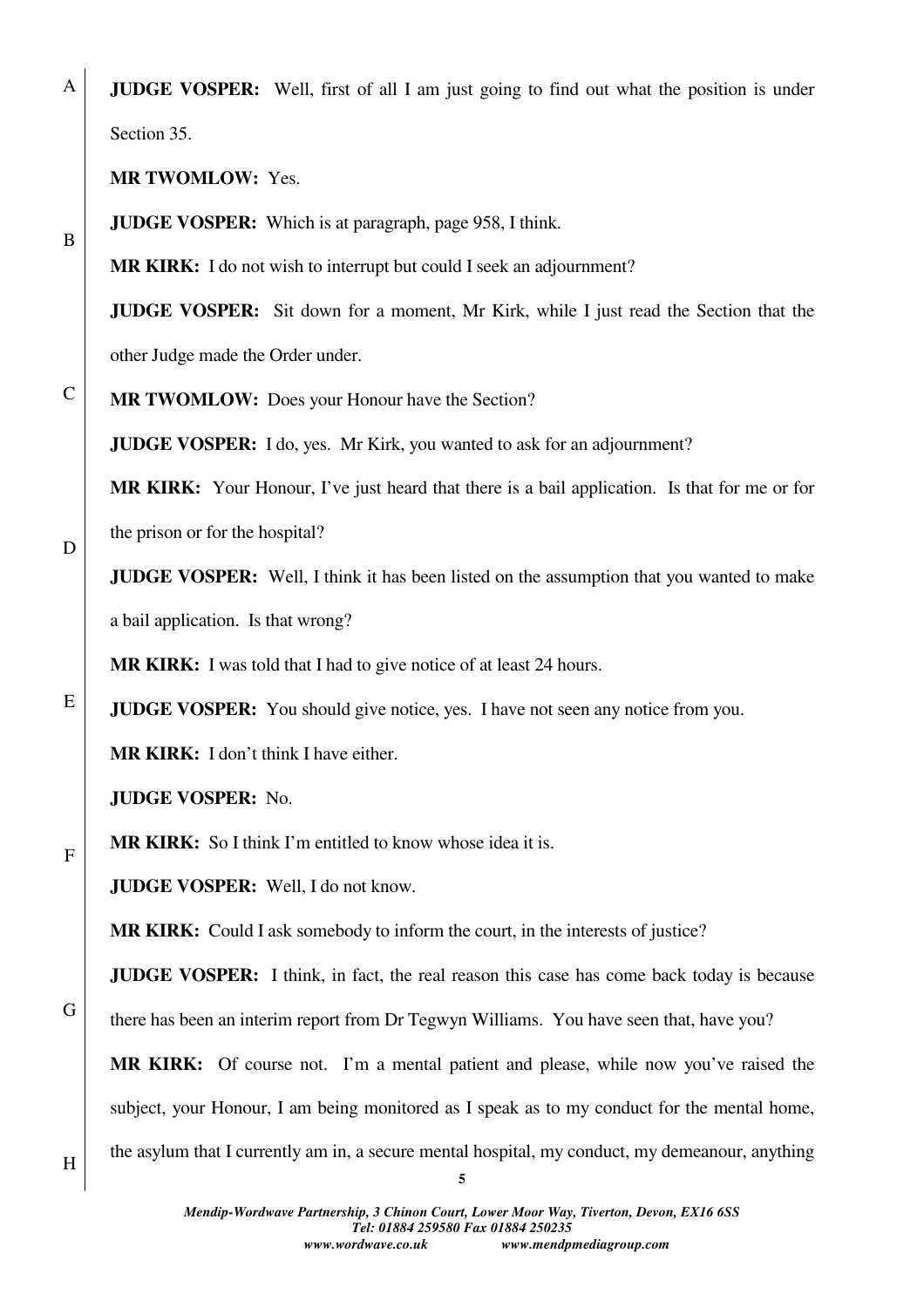I say to the court, is going to be used against me with the threat that I may be sectioned to 36,

Section 36 of the 1984 Act, and that is the slippery slope to Broadmoor.

**JUDGE VOSPER:** Do you not have a copy of the report?

**MR KIRK:** I say that, your Honour, because (a) I don't have the report.

**JUDGE VOSPER:** Well---

A

B

C

D

E

F

**MR KIRK:** And if I am---

**JUDGE VOSPER:** You should be given one.

**MR KIRK:** If I am correct in what I am saying---

**JUDGE VOSPER:** Do we have a spare copy?

**MR KIRK:** If I am correct in what I am saying, I am now being handed---

**JUDGE VOSPER:** Do you want time to read that?

**MR KIRK:** … an interim report made by Dr Tegwyn Williams of The Caswell Clinic, dated the  $2<sup>nd</sup>$  September of this year. I would ask that those members of the mental hospital should leave this court because it's placing me in some difficulties, under The Mental Health Act. Alternatively, I should be allowed an adjournment, in the time that they can take instructions from whoever represents the hospital as to their position. I wish to make an application – am I allowed to make applications? Last time I was---

**JUDGE VOSPER:** You can ask.

MR KIRK: Well, your Honour, with all due respect, on the 6<sup>th</sup> July Judge Morris, here in this court, refused my right to make any applications at all, so I am grateful for what you have implied, that I will be able to make a few applications today.

## G **JUDGE VOSPER:** What are they?

**MR KIRK:** Well, I wish to be returned to prison immediately because, for one month now, I have been in custody in a secure hospital unit. I have made applications in writing and verbally virtually every day of the week, to get at my law books relating to The Mental Health Act, the

H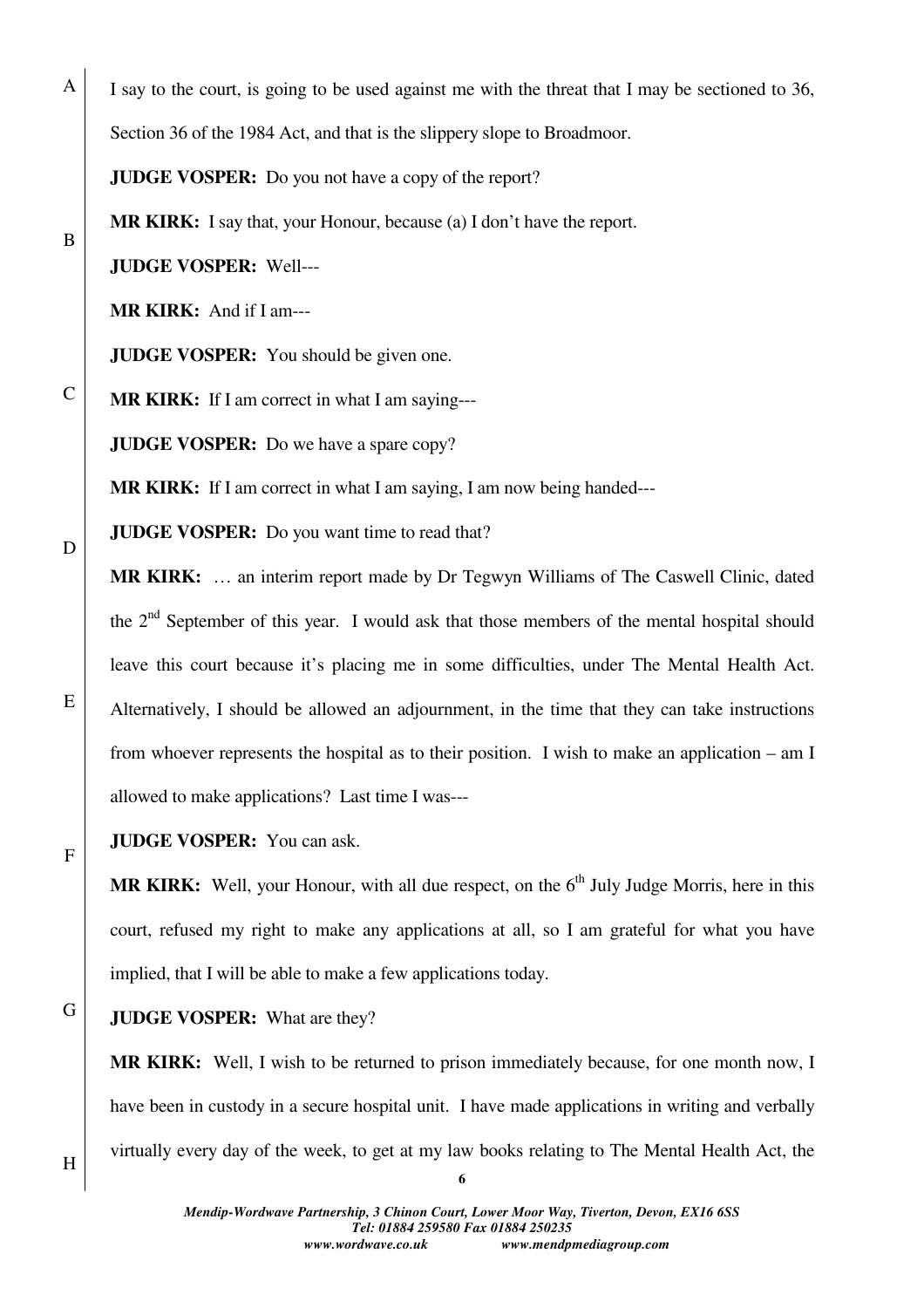1968 Firearms Act and I suppose I've got an old copy of The Bail Act. All these matters have been raised in the few minutes that I've been here and I haven't even been here ten minutes yet and I feel that it's contrary to Article 6 of The European Charter of Human Rights. I'm not referring to that nasty piece of equipment created by Mr Blair, to withhold Section 1 of The European Charter of 1948. I am referring to my basic rights, whichever document you would rely, that I get back to the prison in order that I can come back this afternoon with my full legal papers relating to why I'm in custody since the  $22<sup>nd</sup>$  June. I think that's a reasonable application and I'd ask you to look at it favourably. Thank you for your time.

**JUDGE VOSPER:** Do you want to read the report from Dr Williams, if you have not already read it?

**MR KIRK:** Well, without my legal documentation I feel that, if I say to you I read it, I may not be any better off.

**JUDGE VOSPER:** No, all right.

**MR KIRK:** Excuse me. I've only just noticed it's got eight pages. Last time the report to get me sectioned, to the horror of my family and friends, at least the document was handed to me as I walked to the court. In fact, I was in a wheelchair. This time I'm being given it, 24 hours, I put in writing to the prison that I'm in at the moment, The Caswell Clinic, that I required the report 24 hours before. This is dated 24 hours ago.

**JUDGE VOSPER:** Yes.

**MR KIRK:** I hope I'm putting it across to you that I am a little upset at the way I'm being treated.

G **JUDGE VOSPER:** Yes, I only got it a few minutes ago myself. That is why I am giving you time to read it, if you want to.

**MR KIRK:** Not without my proper legal representation. Am I entitled to be legally represented? Am I?

H

A

B

C

D

E

F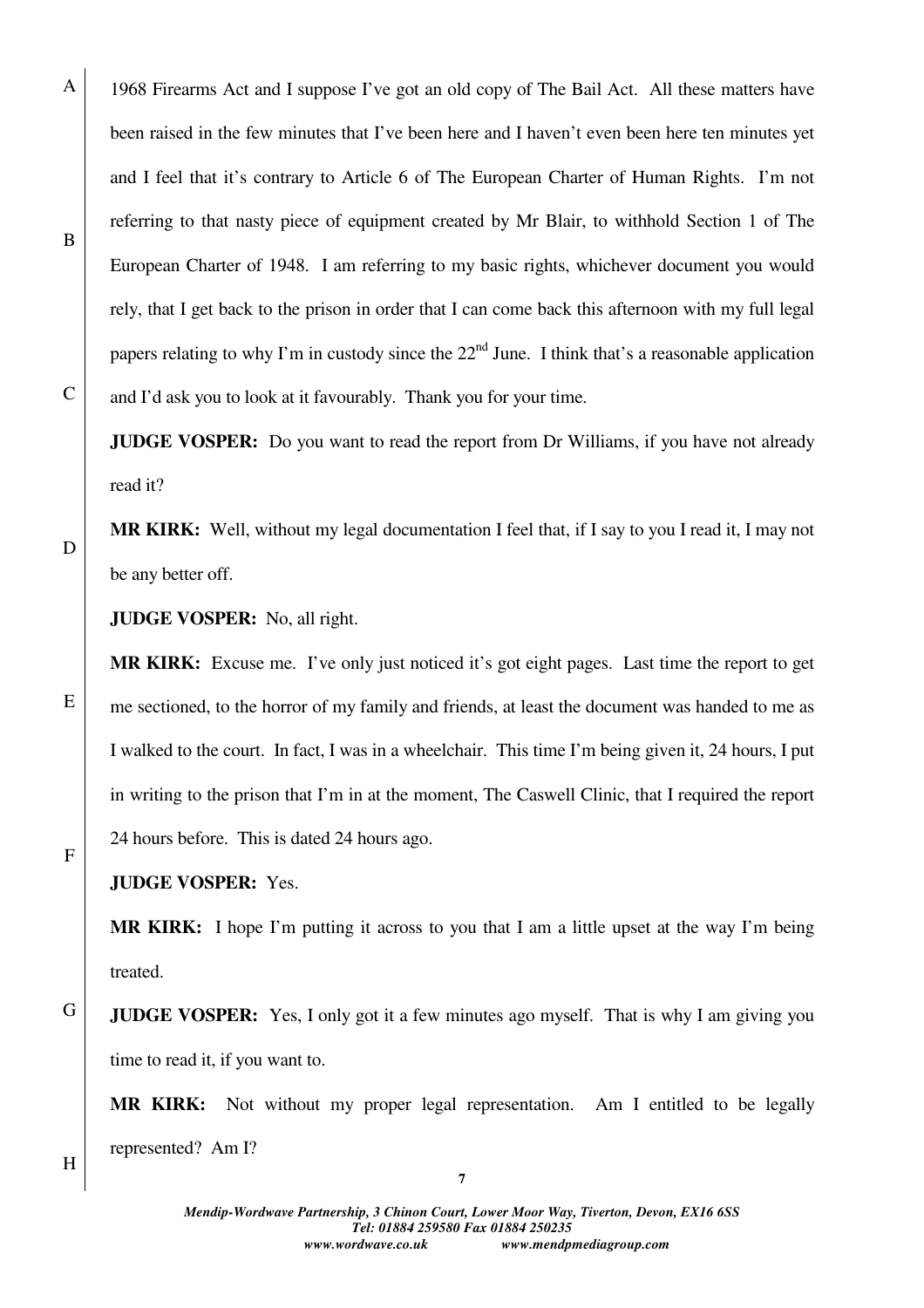A

B

C

D

E

F

**JUDGE VOSPER:** Are you legally represented?

**MR KIRK:** Sorry?

**JUDGE VOSPER:** Are you legally represented?

**MR KIRK:** Well, my McKenzie's friend should be here.

**JUDGE VOSPER:** No, I am not talking about a McKenzie friend. I am talking about a solicitor or counsel.

**MR KIRK:** Yes.

**JUDGE VOSPER:** We understand that you do not have legal representation. If that is wrong and you do, tell me now and I will put the case back for your solicitor or barrister to attend.

**MR KIRK:** Has the court had any documentation to suggest I'm legally represented?

**JUDGE VOSPER:** No. Are you? Have you instructed a solicitor to act for you?

**MR KIRK:** The answer I heard was "No."

**JUDGE VOSPER:** Are you legally represented?

**MR KIRK:** I'm under assessment at a mental home at the moment, so I am in some difficulties in answering your question.

**JUDGE VOSPER:** Have you instructed a solicitor to act for you?

**MR KIRK:** Could I answer your question in the absence of members of the hospital staff who, if you read Tegwyn Williams's first interim report to get a Section 35 served on me, it states that I'm under 24-hour surveillance in order to put a report, which I have here, which has caused the hospital to apply for a further couple of months to have me detained unlawfully.

**JUDGE VOSPER:** Yes, all right.

**MR KIRK:** That is the seriousness of why I wish the court to be cleared of anybody acting on behalf of The Caswell Clinic and I have taken the opportunity to serve witness summonses on a number of people from that Department who have got psychiatric reports favourable, in

H

G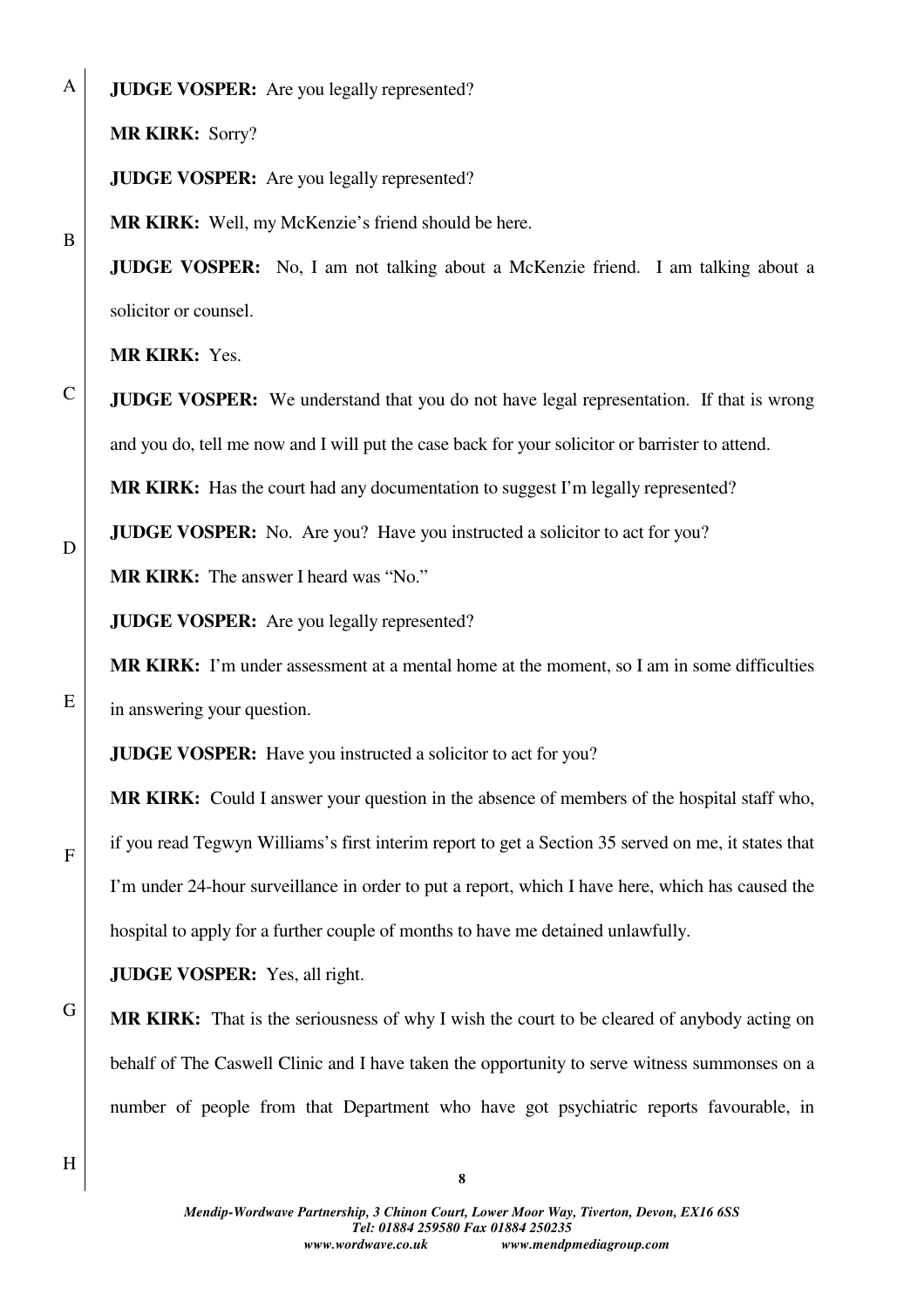contradiction to why they have me in that hospital and I wish to call them in due course to quash any requirement for me to return to the hospital.

## **RULING**

**JUDGE VOSPER:** On the 7<sup>th</sup> August this year His Honour Judge Llewellyn-Jones OC made an Order under Section 35 of The Mental Health Act in respect of Mr Kirk, this defendant and that has come back before me today with an updated report by Dr Tegwyn Williams. The report requests that I make a further Order for a further 28 days under Section 35 because Dr Williams has been unable to come to a conclusion finally which will enable the court to proceed. I have power, under Section 35 (7) to extend the Order which Judge Llewellyn-Jones made for a further 28 days.

 Having read the report and listened to the defendant today it seems to me that there is no alternative but to extend the Order, as Dr Williams recommends and, accordingly, I extend the Section 35 Order for a further 28 days from today.

**MR KIRK:** Do I not have some legal right to question the content of it?

**JUDGE VOSPER:** I gave you that opportunity, Mr Kirk, to read it. That is the Order that I am going to make.

**MR KIRK:** But I have been refused---

**JUDGE VOSPER:** I will now rise. I will rise while the court is reconstituted.

- - - - - -

**(12.05pm)**

G

H

A

B

C

D

E

F